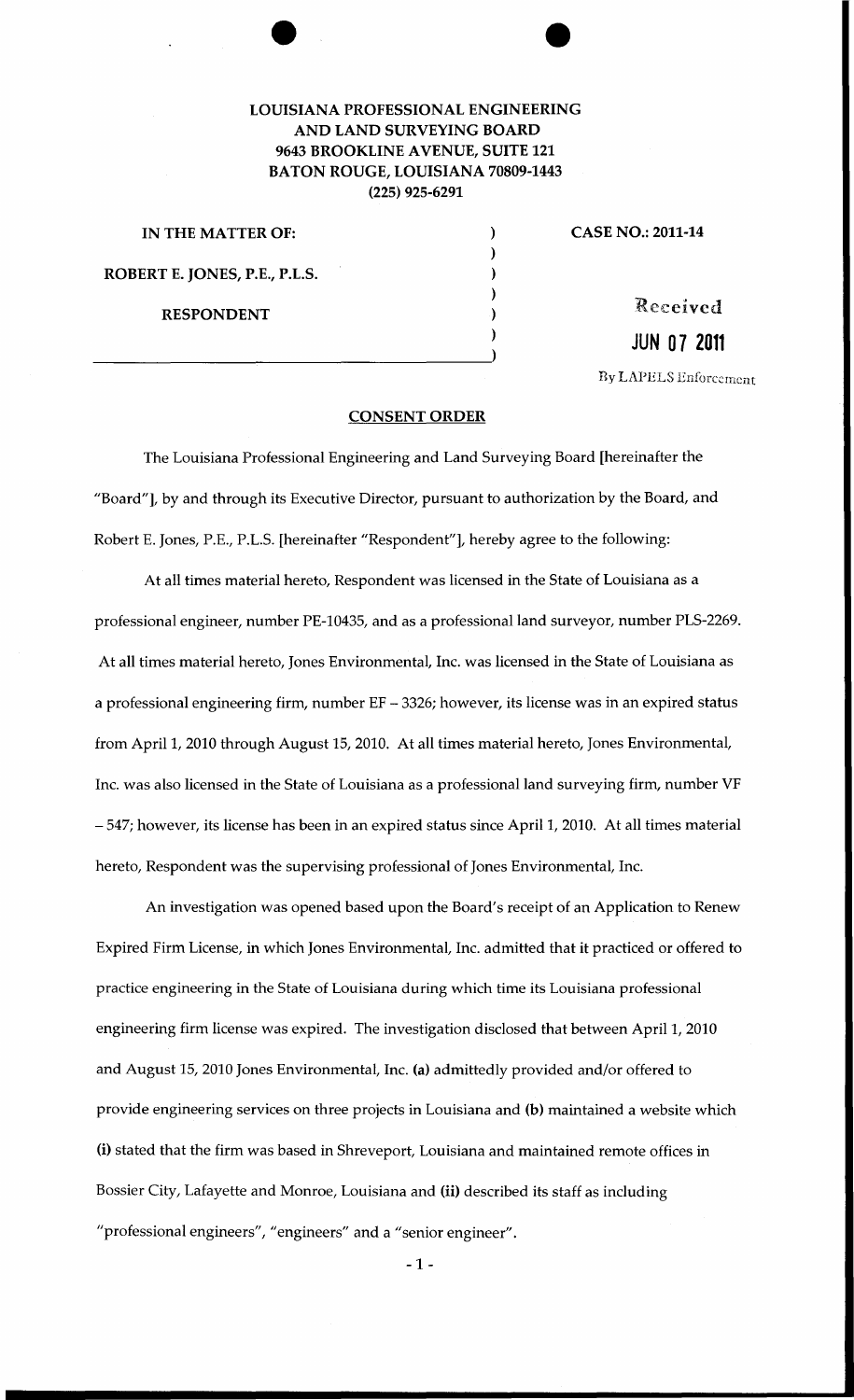La. R.S. 37:698(A)(9) and (16) prohibit licensees from practicing and/or offering to practice engineering in the State of Louisiana with an expired license. La. 37:698(A)(12) prohibits licensees from aiding or assisting another person in violating any laws and/or rules of the Board. La. R.S. 37:698(H) permits the Board to take disciplinary action against persons who violate La. R.S. 37:698(A)(12) upon a finding of guilt following the preferral of charges, notice and hearing and a majority vote of its entire membership authorized to participate in the proceeding. La. R.S. 37:698(A)(9), (12) and (16) and La. R.S. 37:698(H) were in effect at all times material hereto.

It is undisputed that (a) Jones Environmental, Inc.'s license to practice and/or offer to practice engineering in Louisiana was expired from April 1, 1010 through August 15, 2010, (b) during this time period ones Environmental, Inc. practiced and/or offered to practice engineering in Louisiana and (c) Respondent aided or assisted Jones Environmental, Inc. in violating the laws and/or rules of the Board.

By letter dated May 23, 2011, the Board gave notice to Respondent that it was considering the preferral of charges against Respondent on the grounds that he may have violated La. R.S. 37:698(A)(12), relative to aiding or assisting another person in violating the laws and/or rules of the Board.

Wishing to dispense with the need for further disciplinary action and to conclude the instant proceeding without further delay and expense, for the purpose of this proceeding only, Respondent and the Board do hereby enter into this Consent Order, in which Respondent of his own free will consents to the issuance of a Consent Order by the Board, wherein Respondent agrees to (a) pay a fine of one hundred twenty-five (\$125.00) dollars; (b) pay administrative costs of two-hundred sixty-eight and 81/100 (\$268.81) dollars; (c) successfully complete the Board's online Louisiana Laws and Rules Quiz; (d) successfully complete the Board's online Louisiana Professionalism and Ethics Quiz; and (e) the publishing of the Consent Order on the Board's website and a summary of this matter in the Board's official journal, the Louisiana Engineer and Surveyor Journal, and the reporting of this matter to the National Council of Examiners for Engineering and Surveying (NCEES), identifying Respondent by name.

-2-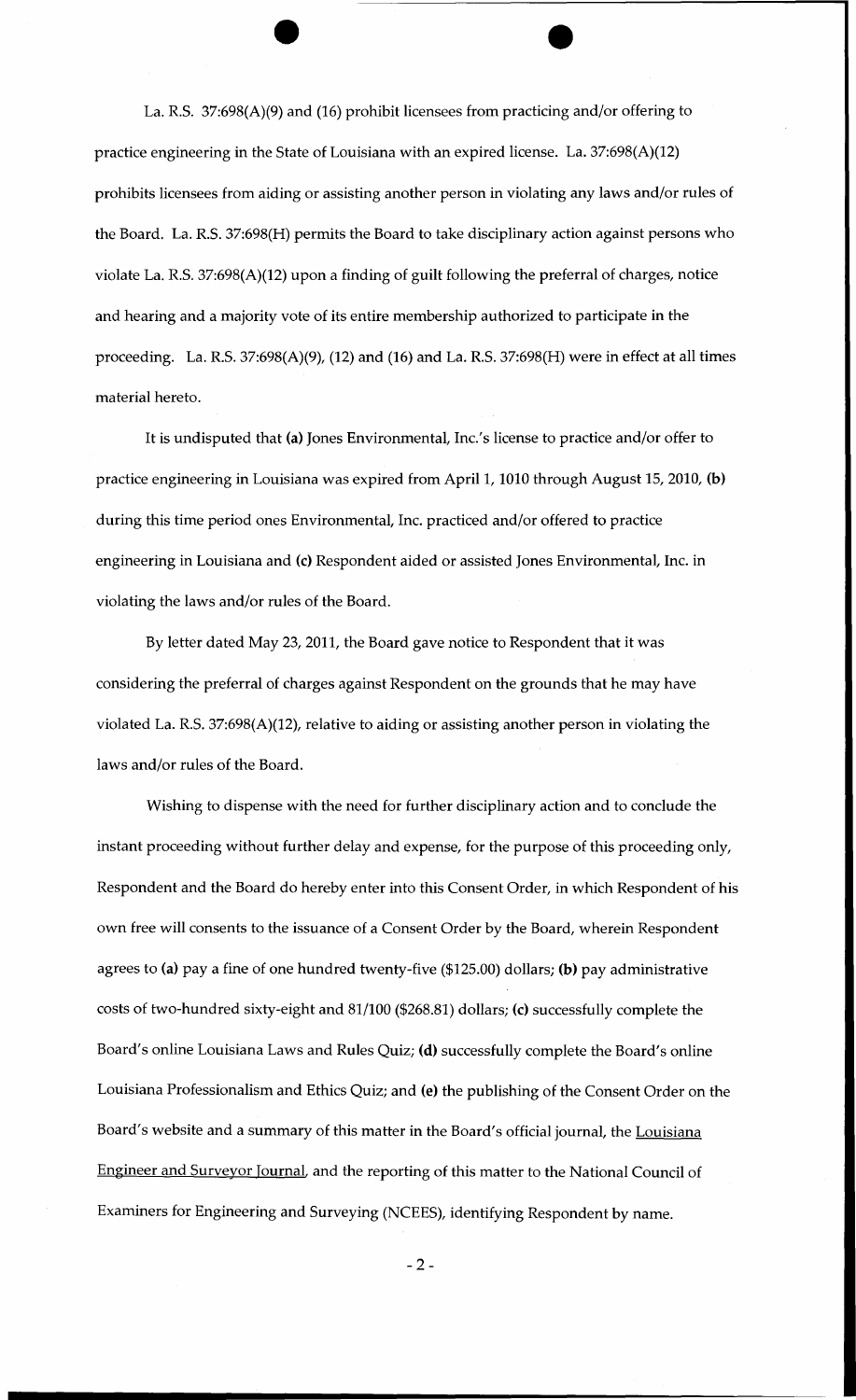Respondent admits to violations of the referenced laws and/or rules regarding the aiding or assisting of another person in violating the laws and/or rules of the Board. Respondent acknowledges awareness of said laws and/or rules and states that he will comply with all applicable laws and rules henceforth. Respondent has been advised of his right to be represented by counsel before the Board and/or to appear at any hearing personally or by counsel and present witnesses and evidence in his own behalf, and he hereby waives this right and his right to appeal; and he states affirmatively that he has been afforded all administrative remedies due him under the law.

Therefore, in consideration of the foregoing and by his signing this Consent Order, Respondent does hereby waive his right to a hearing before the Board, to the presenting of evidence and witnesses in his behalf, to Findings of Fact and Conclusions of Law in this case, and to judicial review of this Consent Order.

Respondent hereby represents (a) that he fully understands the meaning and intent of this Consent Order, including but not limited to its final and binding effect; (b) that he has voluntarily entered into this Consent Order and that no other promise or agreement of any kind has been made to or with him by any person whatsoever to cause the execution of this instrument; and (c) that the sanctions set forth in this Consent Order do not prevent the Board from taking further disciplinary or enforcement action against Respondent on matters not specifically addressed in this Consent Order.

WHEREFORE, the Louisiana Professional Engineering and Land Surveying Board and Respondent agree that:

1. Respondent shall pay a fine of one hundred twenty-five (\$125.00) dollars, which shall be tendered to the Board by certified check payable to the Board, due upon the signing of this Consent Order; and

2. Respondent shall pay administrative costs of two-hundred sixty-eight and 81/100 (\$268.81) dollars, which shall be tendered to the Board by certified check payable to the Board, due upon the signing of this Consent Order; and

-3-